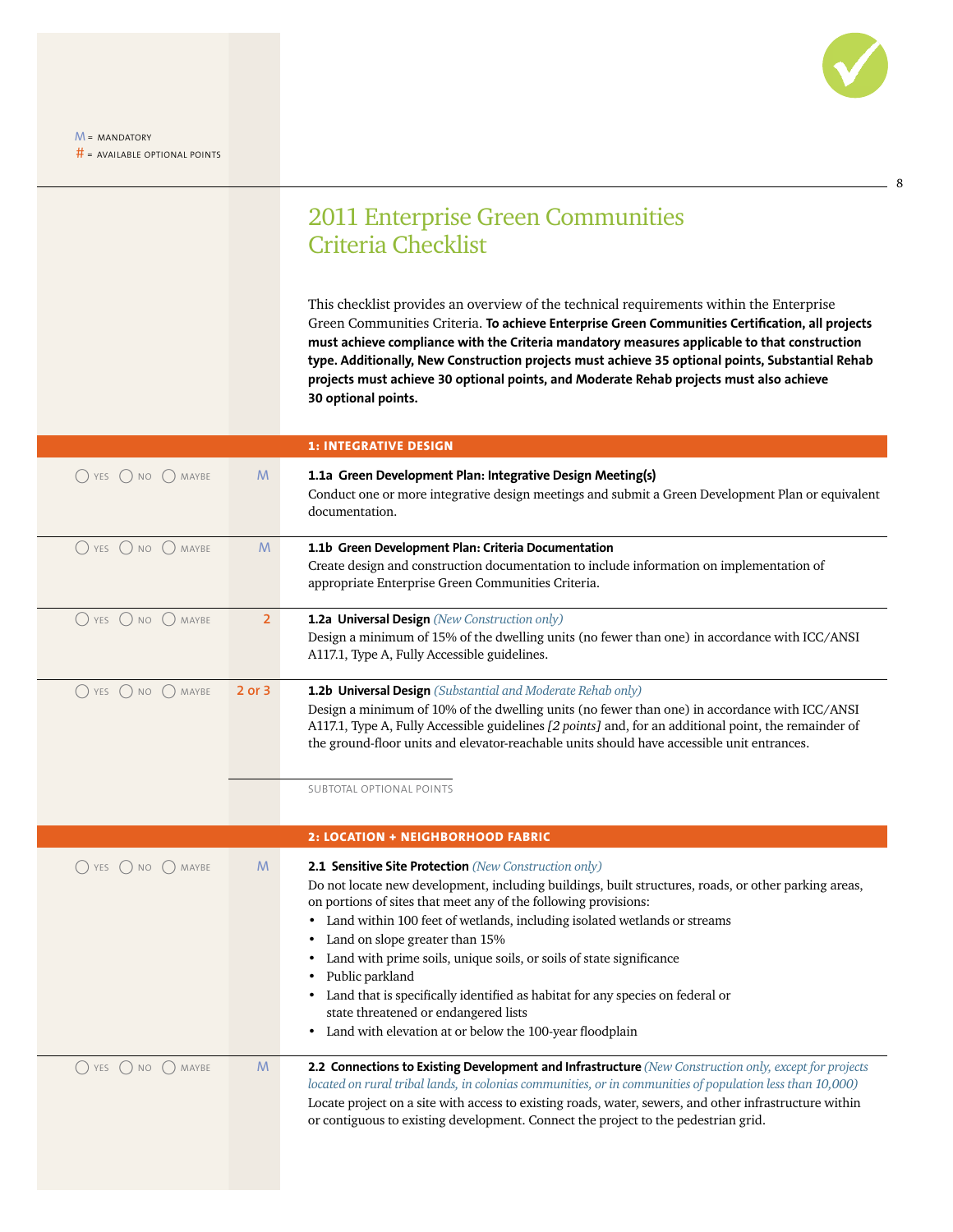9

 $M =$  MANDATORY

|                                               |        | <b>LOCATION + NEIGHBORHOOD FABRIC (CONTINUED)</b>                                                                                                                                                                                                                                                                              |
|-----------------------------------------------|--------|--------------------------------------------------------------------------------------------------------------------------------------------------------------------------------------------------------------------------------------------------------------------------------------------------------------------------------|
| $\bigcirc$ YES $\bigcirc$ NO $\bigcirc$ MAYBE | M      | 2.3 Compact Development (New Construction only)                                                                                                                                                                                                                                                                                |
|                                               |        | Design and build the project to a density of at least:                                                                                                                                                                                                                                                                         |
|                                               |        | • Urban/Small Cities: 10 dwelling units per acre, or at least 75% of surrounding<br>net residential density, whichever is greater                                                                                                                                                                                              |
|                                               |        | Suburban/Mid-Size Towns: 7 dwelling units per acre, or at least 75% of surrounding<br>٠<br>net residential density, whichever is greater                                                                                                                                                                                       |
|                                               |        | • Rural/Tribal/Small Towns: 5 units per acre for detached or semi-detached housing;<br>10 units per acre for townhomes; 15 units per acre for apartments                                                                                                                                                                       |
| YES O NO O MAYBE                              | 5 or 6 | 2.4 Compact Development                                                                                                                                                                                                                                                                                                        |
|                                               |        | Design and build the project to a density of at least:                                                                                                                                                                                                                                                                         |
|                                               |        | • Urban/Small Cities: 15 dwelling units per acre, or at least 75% of surrounding net<br>residential density, whichever is greater [5 points]                                                                                                                                                                                   |
|                                               |        | Suburban/Mid-Size Towns: 10 dwelling units per acre, or at least 75% of surrounding<br>٠<br>net residential density, whichever is greater [6 points]                                                                                                                                                                           |
|                                               |        | • Rural/Tribal/Small Towns: 7.5 units per acre for detached or semi-detached housing;<br>12 units per acre for townhomes; 20 units per acre for apartments [6 points]                                                                                                                                                          |
| $\bigcap$ YES $\bigcap$ NO $\bigcap$ MAYBE    | M      | 2.5 Proximity to Services (New Construction only)<br>Locate the project within:                                                                                                                                                                                                                                                |
|                                               |        | • Urban/Small Cities: a 0.25-mile walk distance of at least two OR a 0.5-mile walk distance<br>of at least four of the list of facilities                                                                                                                                                                                      |
|                                               |        | Suburban/Mid-Size Towns: a 0.5-mile walk distance of at least three OR a 1-mile walk distance<br>٠                                                                                                                                                                                                                             |
|                                               |        | of at least six of the list of facilities<br>Rural/Tribal/Small Towns: two miles of at least two of the list of facilities<br>٠                                                                                                                                                                                                |
| $\bigcap$ YES $\bigcap$ NO $\bigcap$ MAYBE    | M      | 2.6 Preservation of and Access to Open Space: Rural / Tribal / Small Towns Only                                                                                                                                                                                                                                                |
|                                               |        | (New Construction only)                                                                                                                                                                                                                                                                                                        |
|                                               |        | Set aside a minimum of 10% of the total project acreage as open space for use by residents OR locate<br>project within a 0.25-mile walk distance of dedicated public open space that is a minimum of 0.75 acres                                                                                                                |
| () YES () NO () MAYBE                         | 3      | 2.7 Preservation of and Access to Open Space                                                                                                                                                                                                                                                                                   |
|                                               | max    | Set aside a percentage of the total project acreage as open space for use by residents:<br>20% [1 point]; 30% [2 points]; and 40% + written statement of preservation/conservation policy<br>for set-aside land [3 points]                                                                                                     |
| $\bigcap$ YES $\bigcap$ NO $\bigcap$ MAYBE    | 5      | 2.8 Access to Public Transportation<br>Locate the project within:                                                                                                                                                                                                                                                              |
|                                               |        | Urban/Small Cities: a 0.5-mile walk distance of combined transit services (bus, rail, and ferry)<br>٠                                                                                                                                                                                                                          |
|                                               |        | constituting 76 or more transit rides per weekday and 32 or more transit rides on the weekend                                                                                                                                                                                                                                  |
|                                               |        | Suburban/Mid-Size Towns: a 0.5-mile walk distance of combined transit services (bus, rail, and<br>$\bullet$<br>ferry) constituting 60 or more transit rides per weekday and some type of weekend ride option                                                                                                                   |
|                                               |        | Rural/Tribal/Small Towns: 5-mile distance of either a vehicle share program, a dial-a-ride<br>٠<br>program, an employer van pool, or public-private regional transportation                                                                                                                                                    |
| O YES O NO O MAYBE                            | 5      | 2.9 Walkable Neighborhoods: Connections to Surrounding Neighborhood - Rural/Tribal/Small Towns<br>Connect the project to public spaces, open spaces, and adjacent development by providing at least<br>three separate connections from the project to sidewalks or pathways in surrounding neighborhoods<br>and natural areas. |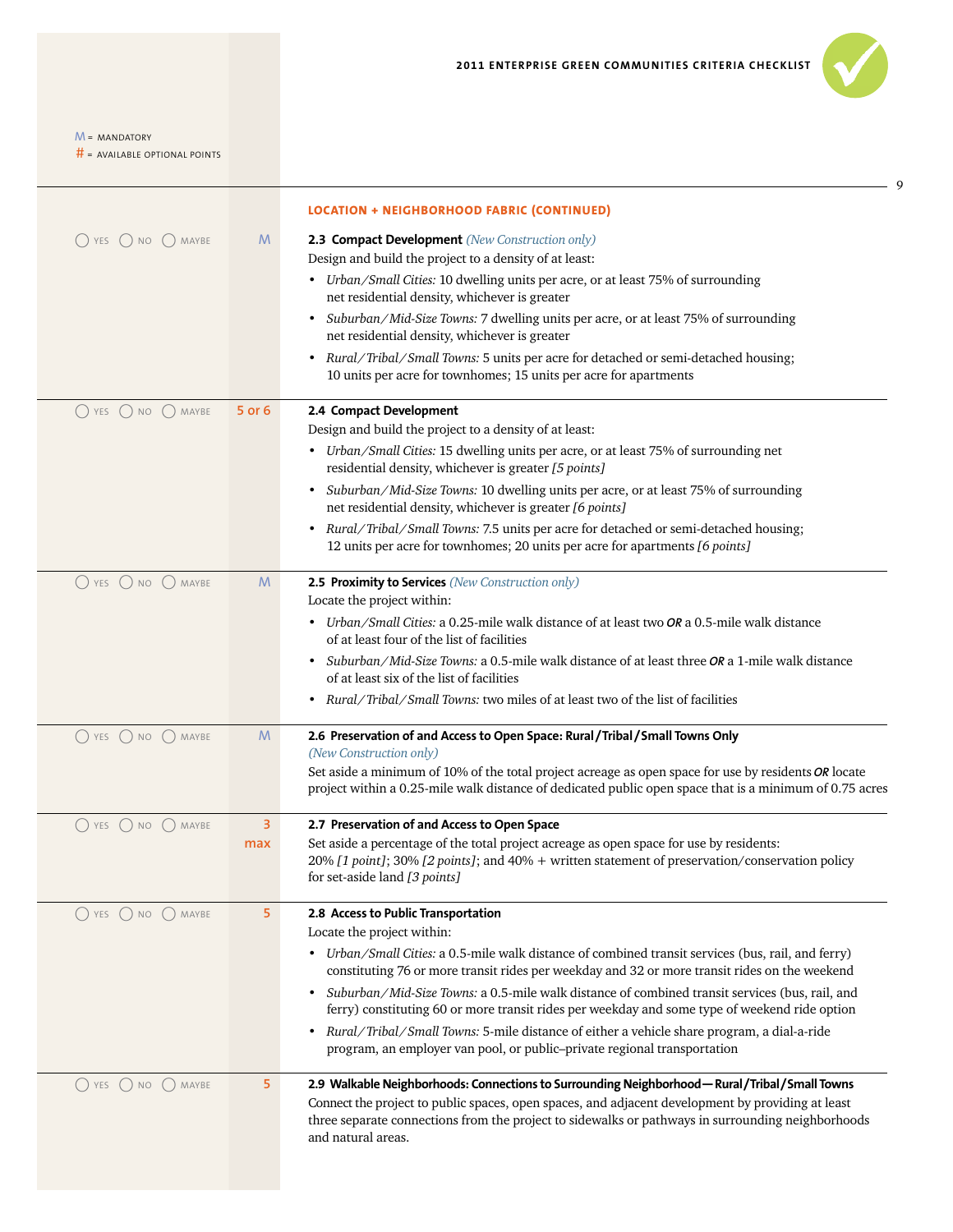|                                               |                | <b>LOCATION + NEIGHBORHOOD FABRIC (CONTINUED)</b>                                                         |
|-----------------------------------------------|----------------|-----------------------------------------------------------------------------------------------------------|
| $\bigcirc$ yes $\bigcirc$ no $\bigcirc$ maybe | $\overline{7}$ | 2.10 Smart Site Location: Passive Solar Heating/Cooling                                                   |
|                                               | max            | Demonstrate a building with a passive solar design, orientation, and shading that meet specified          |
|                                               |                | guidelines. Select one:                                                                                   |
|                                               |                | Single building-New Construction [7 points]                                                               |
|                                               |                | Multiple buildings-New Construction [7 points]                                                            |
|                                               |                | Moderate or Substantial Rehab [7 points]                                                                  |
| $\bigcap$ YES $\bigcap$ NO $\bigcap$ MAYBE    | $\overline{2}$ | 2.11 Brownfield or Adaptive Reuse Site                                                                    |
|                                               |                | Locate the project on a brownfield or adaptive reuse site. Select either: adaptive reuse site [2 points]  |
|                                               |                | or brownfield remediation [2 points]                                                                      |
| $\bigcirc$ yes $\bigcirc$ no $\bigcirc$ maybe | 6              | 2.12 Access to Fresh, Local Foods                                                                         |
|                                               |                | Pursue one of three options to provide residents and staff with access to fresh, local foods, including   |
|                                               |                | neighborhood farms and gardens; community-supported agriculture; proximity to farmers market.             |
| O YES O NO O MAYBE                            | 4              | 2.13 LEED for Neighborhood Development Certification                                                      |
|                                               |                | Locate the project in a Stage 2 Pre-Certified LEED for Neighborhood Development plan or a                 |
|                                               |                | Stage 3 LEED for Neighborhood Development Certified Neighborhood Development.                             |
|                                               |                | SUBTOTAL OPTIONAL POINTS                                                                                  |
|                                               |                |                                                                                                           |
|                                               |                | <b>3: SITE IMPROVEMENTS</b>                                                                               |
| O YES O NO O MAYBE                            | M              | 3.1 Environmental Remediation                                                                             |
|                                               |                | Conduct an environmental site assessment to determine whether any hazardous materials are                 |
|                                               |                | present on site.                                                                                          |
| $\bigcap$ YES $\bigcap$ NO $\bigcap$ MAYBE    | M              | 3.2 Erosion and Sedimentation Control (Except for infill sites with buildable area smaller than one acre) |
|                                               |                | Implement EPA's Best Management Practices for erosion and sedimentation control during construction.      |
| $\bigcirc$ YES $\bigcirc$ NO $\bigcirc$ MAYBE | M              | 3.3 Low-Impact Development (New Construction only)                                                        |
|                                               |                | Projects located on greenfields must meet the list of low-impact development criteria.                    |
| $()$ YES $()$ NO $()$ MAYBE                   | M              | 3.4 Landscaping                                                                                           |
|                                               |                | Provide new plants (including trees, shrubs, and ground cover) such that at least 50% of area available   |
|                                               |                | for landscaping is planted with native or adaptive species, all new plants are appropriate to the site's  |
|                                               |                | soil and microclimate, and none of the new plants is an invasive species.                                 |
| $()$ YES $()$ NO $()$ MAYBE                   | M              | 3.5 Efficient Irrigation and Water Reuse                                                                  |
|                                               |                | If irrigation is utilized, install an efficient irrigation or water reuse system.                         |
| $\bigcap$ YES $\bigcap$ NO $\bigcap$ MAYBE    | 2 or 6         | 3.6 Surface Stormwater Management                                                                         |
|                                               |                | Retain, infiltrate, and/or harvest stormwater on site. Select only one: partial stormwater retention      |
|                                               |                | [2 points] or full stormwater retention [6 points]                                                        |
|                                               |                | SUBTOTAL OPTIONAL POINTS                                                                                  |
|                                               |                |                                                                                                           |
|                                               |                |                                                                                                           |
|                                               |                |                                                                                                           |
|                                               |                |                                                                                                           |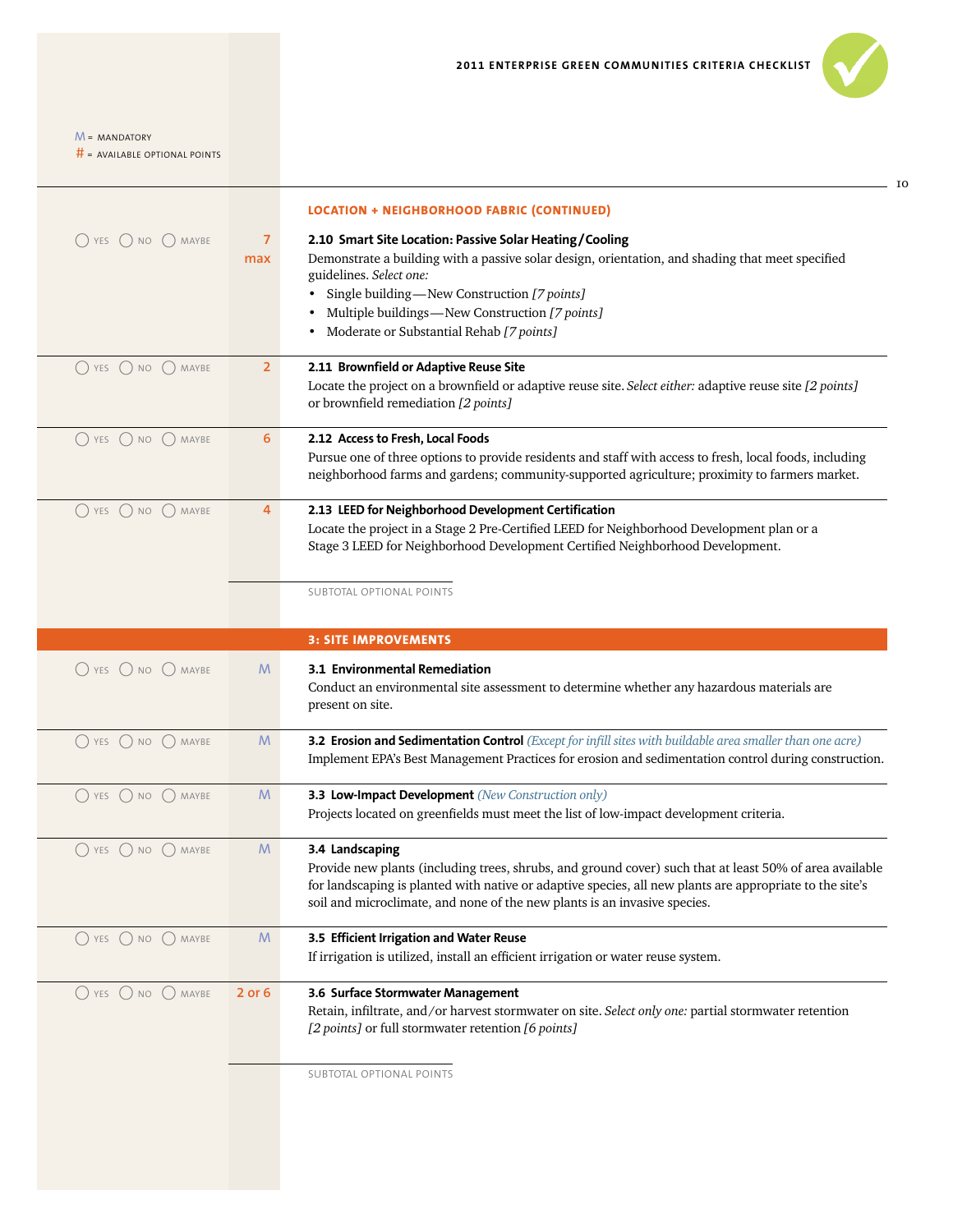

 $11$ 

 $M = MANDATORY$ 

|                                               |           | <b>4: WATER CONSERVATION</b>                                                                                                                                                                                                                                                                                                                                                                                     |
|-----------------------------------------------|-----------|------------------------------------------------------------------------------------------------------------------------------------------------------------------------------------------------------------------------------------------------------------------------------------------------------------------------------------------------------------------------------------------------------------------|
| $()$ YES $()$ NO $()$ MAYBE                   | M         | 4.1 Water-Conserving Fixtures<br>Install or retrofit water-conserving fixtures in all units and any common facilities with the following<br>specifications: Toilets-1.28 gpf; Urinals-0.5 gpf; Showerheads-2.0 gpm; Kitchen faucets-<br>2.0 gpm; Bathroom faucets-1.5 gpm                                                                                                                                        |
| $()$ YES<br>$\bigcap$ NO $\bigcap$ MAYBE      | 6<br>max  | 4.2 Advanced Water-Conserving Appliances and Fixtures<br>Install or retrofit water-conserving fixtures in all units and any common facilities with the following<br>specifications: Toilets-1.2 gpf; Showerheads-1.5 gpm; Kitchen faucets-1.5 gpm; Bathroom<br>faucets-0.5 gpm. Select any, or all, of the options:<br>• Toilets [2 points]<br>Showerheads [2 points]<br>Faucets-kitchen and bathroom [2 points] |
| $\bigcap$ YES $\bigcap$ NO $\bigcap$ MAYBE    | 4<br>max  | 4.3 Water Reuse<br>Harvest, treat, and reuse rainwater and/or greywater to meet a portion of the project's water needs.<br>• 10% reuse [1 point]<br>• 30% reuse [3 points]<br>20% reuse [2 points]<br>• 40% reuse [4 points]                                                                                                                                                                                     |
|                                               |           | SUBTOTAL OPTIONAL POINTS                                                                                                                                                                                                                                                                                                                                                                                         |
|                                               |           | <b>5: ENERGY EFFICIENCY</b>                                                                                                                                                                                                                                                                                                                                                                                      |
| O YES O NO O MAYBE                            | M         | 5.1a Building Performance Standard: Single family and Multifamily (three stories or fewer)<br>(New Construction only)<br>Certify the project under ENERGY STAR New Homes.                                                                                                                                                                                                                                        |
| $\bigcirc$ YES $\bigcirc$ NO $\bigcirc$ MAYBE | M         | 5.1b Building Performance Standard: Multifamily (four stories or more)<br>(New Construction only)<br>Demonstrate compliance with EPA's Multifamily High-Rise program (MFHR) using either the<br>prescriptive or the performance pathway.                                                                                                                                                                         |
| O YES O NO O MAYBE                            | M         | 5.1c Building Performance Standard: Single family and Multifamily (three stories or fewer)<br>(Substantial and Moderate Rehab only)<br>Demonstrate that the final energy performance of the building is equivalent to a Home Energy<br>Rating System (HERS) Index of 85.                                                                                                                                         |
| $\bigcirc$ yes $\bigcirc$ no $\bigcirc$ maybe | M         | 5.1d Building Performance Standard: Multifamily (four stories or more)<br>(Substantial and Moderate Rehab only)<br>Demonstrate that the final energy performance of the building is equivalent to ASHRAE 90.1-2007.                                                                                                                                                                                              |
| $\bigcap$ YES $\bigcap$ NO $\bigcap$ MAYBE    | 15<br>max | 5.2 Additional Reductions in Energy Use<br>Improve whole-building energy performance by percentage increment above baseline building<br>performance standard for additional points.                                                                                                                                                                                                                              |
| O YES O NO O MAYBE                            | M         | 5.3 Sizing of Heating and Cooling Equipment and Ducts<br>Size heating and cooling equipment in accordance with the Air Conditioning Contractors of America<br>(ACCA) Manuals, Parts J, S, and D, or ASHRAE handbooks.                                                                                                                                                                                            |
| $\bigcirc$ yes $\bigcirc$ no $\bigcirc$ maybe | M         | 5.4 ENERGY STAR Appliances<br>If providing appliances, install ENERGY STAR-labeled clothes washers, dishwashers, and refrigerators.                                                                                                                                                                                                                                                                              |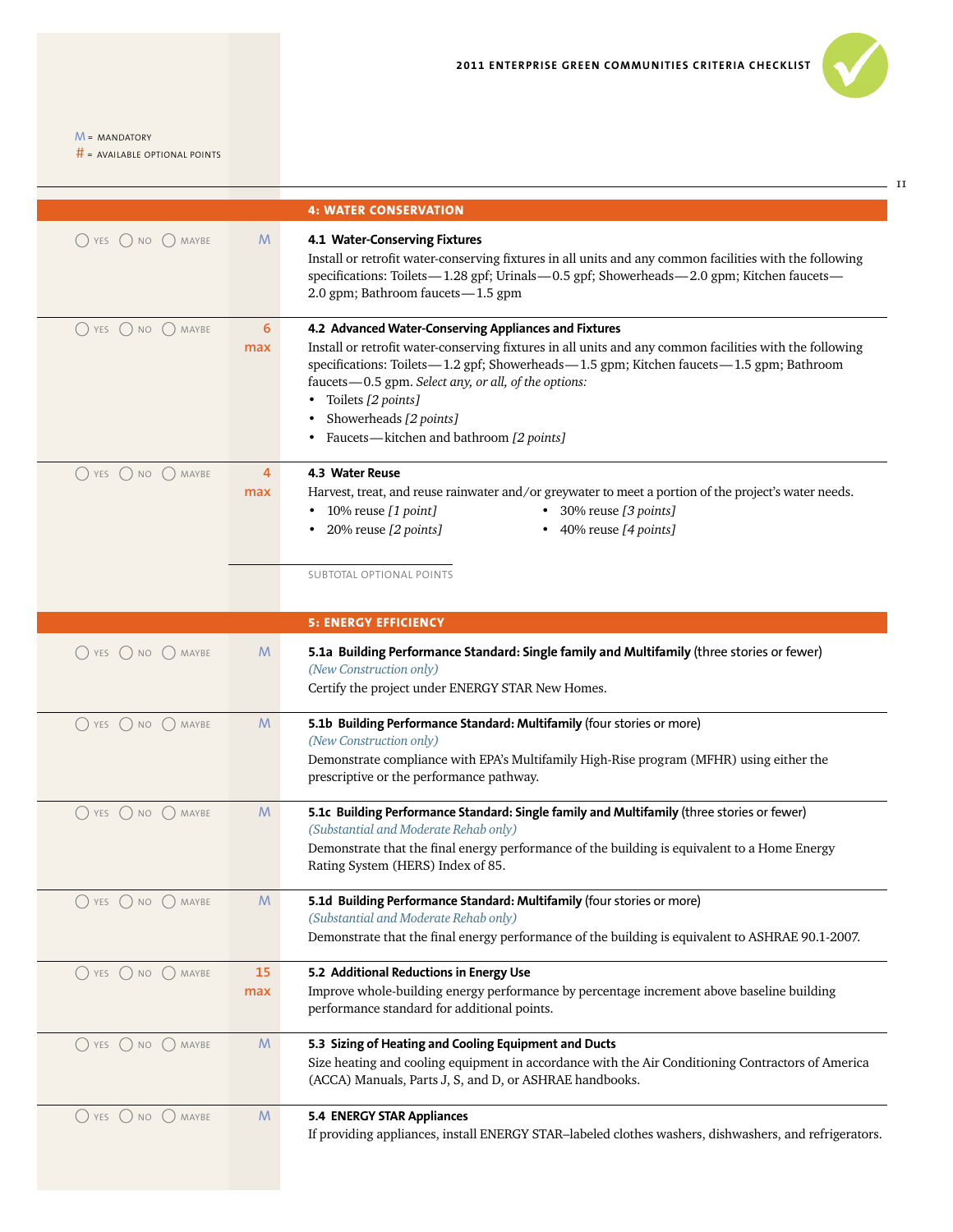# = AVAILABLE OPTIONAL POINTS

|                                               |           | <b>ENERGY EFFICIENCY (CONTINUED)</b>                                                                                                                                                                                                                                                                                                                                                                                                                                            |
|-----------------------------------------------|-----------|---------------------------------------------------------------------------------------------------------------------------------------------------------------------------------------------------------------------------------------------------------------------------------------------------------------------------------------------------------------------------------------------------------------------------------------------------------------------------------|
| $\bigcirc$ yes $\bigcirc$ no $\bigcirc$ maybe | M         | 5.5a Efficient Lighting: Interior Units<br>Install efficient interior lighting, appropriate for project type, either ENERGY STAR Advanced<br>Lighting Package (ALP) or lighting specified in EPA's MFHR program.                                                                                                                                                                                                                                                                |
| $\bigcap$ YES $\bigcap$ NO $\bigcap$ MAYBE    | M         | 5.5b Efficient Lighting: Common Areas and Emergency Lighting (All Multifamily projects)<br>Install efficient lighting in common areas and for emergency lighting, appropriate for project type.<br>For multifamily projects with three stories or fewer, install ENERGY STAR-labeled fixtures, LEDs,<br>T8 fixtures with electronic ballasts or better, or equivalent. For multifamily projects with four stories<br>or more, install lighting specified in EPA's MFHR program. |
| $O$ YES $O$ NO $O$ MAYBE                      | M         | 5.5c Efficient Lighting: Exterior<br>Install efficient exterior lighting, appropriate for project type: either ENERGY STAR compact<br>fluorescents or LEDs, or lighting specified in EPA's MFHR program.                                                                                                                                                                                                                                                                        |
| O YES O NO O MAYBE                            | M         | <b>5.6a Electricity Meter</b> (New Construction and Substantial Rehab only)<br>Install individual or sub-metered electric meters in all dwelling units.                                                                                                                                                                                                                                                                                                                         |
| $O$ YES $O$ NO $O$ MAYBE                      | 3         | <b>5.6b Electricity Meter</b> (Moderate Rehab only)<br>Install individual or sub-metered electric meters in all dwelling units.                                                                                                                                                                                                                                                                                                                                                 |
| O YES O NO O MAYBE                            | 12<br>max | 5.7a Renewable Energy<br>Install photovoltaic (PV) panels, wind turbines, or other electric-generating renewable energy source<br>to provide a specified percentage of the project's estimated energy demand.                                                                                                                                                                                                                                                                   |
| O YES O NO O MAYBE                            | 1 or 2    | 5.7b Photovoltaic/Solar Hot Water Ready<br>Site, design, engineer, and/or plumb the development to accommodate installation of photovoltaic<br>(PV) or solar hot water system in the future.                                                                                                                                                                                                                                                                                    |
| $\bigcap$ YES $\bigcap$ NO $\bigcap$ MAYBE    | 5         | 5.8 Advanced Metering Infrastructure<br>Site, design, engineer, and wire the development to accommodate installation of smart meters<br>and/or be able to interface with smart grid systems in the future.                                                                                                                                                                                                                                                                      |
|                                               |           | SUBTOTAL OPTIONAL POINTS                                                                                                                                                                                                                                                                                                                                                                                                                                                        |
|                                               |           | <b>6: MATERIALS BENEFICIAL TO THE ENVIRONMENT</b>                                                                                                                                                                                                                                                                                                                                                                                                                               |
| $\bigcirc$ YES $\bigcirc$ NO $\bigcirc$ MAYBE | M         | 6.1 Low/No VOC Paints and Primers<br>All interior paints and primers must be less than or equal to the following VOC levels: Flats—50 $g/L$ ;<br>Non-flats-50 g/L; Floor-100 g/L                                                                                                                                                                                                                                                                                                |
| O YES O NO O MAYBE                            | M         | 6.2 Low/No VOC Adhesives and Sealants<br>All adhesives must comply with Rule 1168 of the South Coast Air Quality Management District. All caulks<br>and sealants must comply with regulation 8, rule 51, of the Bay Area Air Quality Management District.                                                                                                                                                                                                                       |
| $\bigcirc$ YES $\bigcirc$ NO $\bigcirc$ MAYBE | M         | 6.3 Construction Waste Management<br>Commit to following a waste management plan that reduces non-hazardous construction and<br>demolition waste by at least 25% by weight through recycling, salvaging, or diversion strategies.                                                                                                                                                                                                                                               |
| $\bigcap$ NO $\bigcap$ MAYBE<br>YES           | 5<br>max  | 6.4 Construction Waste Management: Optional<br>Determine percentage of waste diversion and earn all points below that threshold:<br>35% waste diversion [1 point]<br>• 65% waste diversion [1 point]<br>75% waste diversion [1 point]<br>45% waste diversion [1 point]<br>55% waste diversion [1 point]<br>٠                                                                                                                                                                    |



 $-12$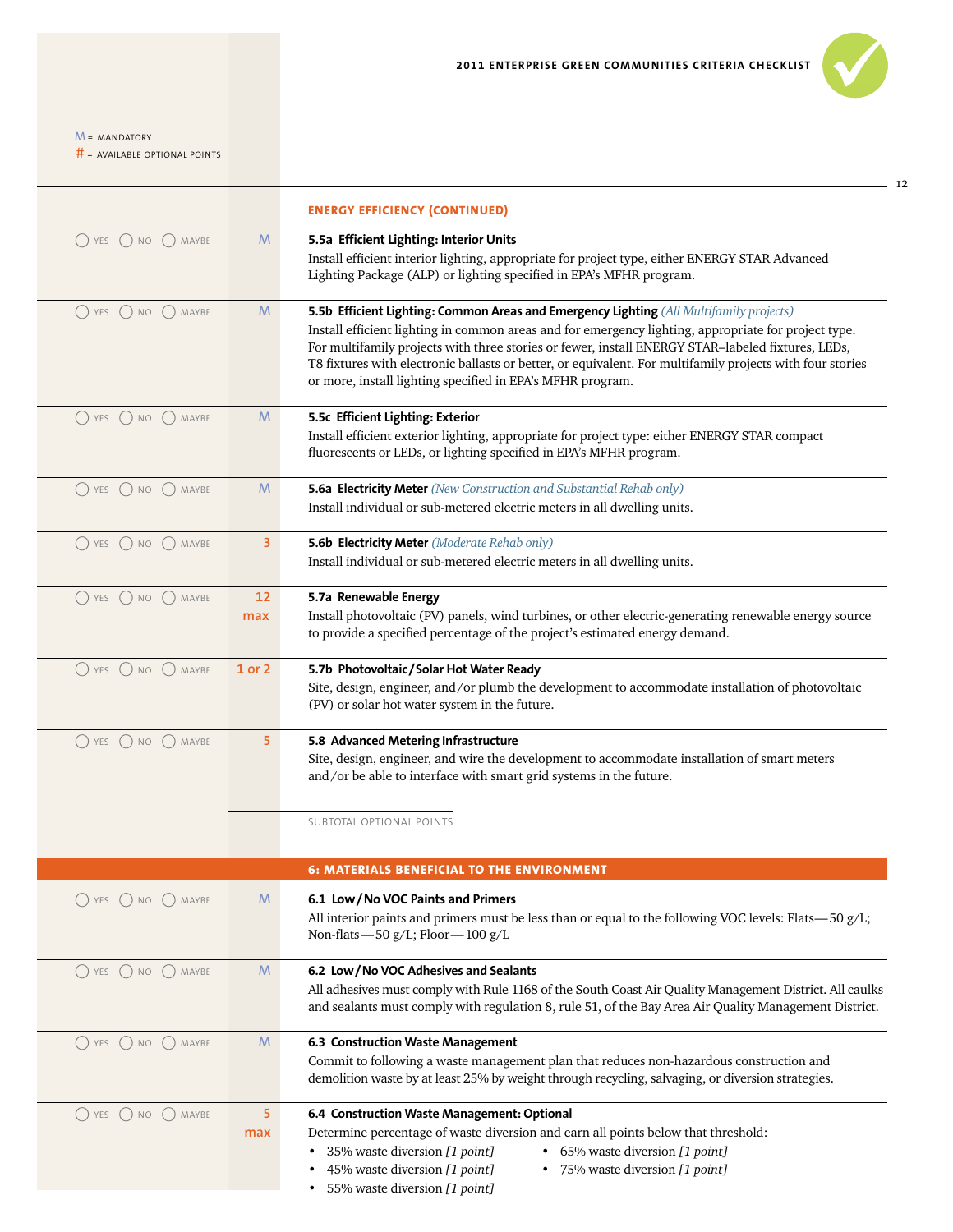$-13$ 

 $M = MANDATORY$ 

|                                               |                | <b>MATERIALS (CONTINUED)</b>                                                                                                                                                                                                                                                                                                                                                                                                                                                                                                                           |
|-----------------------------------------------|----------------|--------------------------------------------------------------------------------------------------------------------------------------------------------------------------------------------------------------------------------------------------------------------------------------------------------------------------------------------------------------------------------------------------------------------------------------------------------------------------------------------------------------------------------------------------------|
| $\bigcirc$ yes $\bigcirc$ no $\bigcirc$ maybe | 5              | 6.5 Recycling Storage for Multifamily Project<br>Provide one or more easily accessible, permanent areas for the collection and storage of materials<br>for recycling.                                                                                                                                                                                                                                                                                                                                                                                  |
| $\bigcirc$ YES $\bigcirc$ NO $\bigcirc$ MAYBE | 5<br>max       | 6.6 Recycled Content Material<br>Incorporate building materials that are composed of at least 25% post-consumer recycled content<br>or at least 50% post-industrial recycled content. Select from the following:<br>Framing materials [1 point]<br>Exterior materials: siding, masonry, roofing [1 point]<br>Concrete/cement and aggregate [1 point]<br>Drywall/interior sheathing [1 point]<br>Flooring materials [1 point]                                                                                                                           |
| $\bigcirc$ YES $\bigcirc$ NO $\bigcirc$ MAYBE | 5<br>max       | 6.7 Regional Material Selection<br>Use products that were extracted, processed, and manufactured within 500 miles of the home or<br>building for a minimum of 50% of the building material value (based on cost). Select any or all<br>of these options:<br>• Framing materials [1 point]<br>Exterior materials: siding, masonry, roofing [1 point]<br>Concrete/cement and aggregate [1 point]<br>Drywall/interior sheathing [1 point]<br>Flooring materials [1 point]                                                                                 |
| O YES O NO O MAYBE                            | 5              | 6.8 Certified, Salvaged, and Engineered Wood Products<br>Commit to using wood products and materials of at least 25% that are (by cost): FSC-certified,<br>salvaged products, or engineered framing materials without urea-formaldehyde binders.                                                                                                                                                                                                                                                                                                       |
| O YES O NO O MAYBE                            | 1 or 3         | 6.9a Reduced Heat-Island Effect: Roofing<br>Use Energy Star-compliant roofing or install a "green" (vegetated) roof for at least 50% of the roof<br>area. Select only one: cool roof [3 points] or green roof [1 point]                                                                                                                                                                                                                                                                                                                                |
| O YES O NO O MAYBE                            | $\overline{2}$ | 6.9b Reduced Heat-Island Effect: Paving<br>Use light-colored, high-albedo materials and/or an open-grid pavement, with a minimum solar<br>reflectance of 0.3, over at least 50% of the site's hardscaped area.<br><b>SUBTOTAL OPTIONAL POINTS</b>                                                                                                                                                                                                                                                                                                      |
|                                               |                | <b>7: HEALTHY LIVING ENVIRONMENT</b>                                                                                                                                                                                                                                                                                                                                                                                                                                                                                                                   |
| $\bigcirc$ YES $\bigcirc$ NO $\bigcirc$ MAYBE | M              | 7.1 Composite Wood Products that Emit Low/No Formaldehyde<br>All composite wood products must be certified compliant with California 93120. If using a composite<br>wood product that does not comply with California 93120, all exposed edges and sides must be sealed<br>with low-VOC sealants.                                                                                                                                                                                                                                                      |
| $\bigcap$ YES $\bigcap$ NO $\bigcap$ MAYBE    | M              | 7.2 Environmentally Preferable Flooring<br>Do not install carpets in entryways, laundry rooms, bathrooms, kitchens/kitchenettes, utility rooms,<br>and all rooms of ground-connected floors. Any carpet products used must meet the Carpet and<br>Rug Institute's Green Label or Green Label Plus certification for carpet, pad, and carpet adhesives.<br>Any hard surface flooring products used must be either ceramic tile, unfinished hardwood floors,<br>OR in compliance with the Scientific Certification System's FloorScore program criteria. |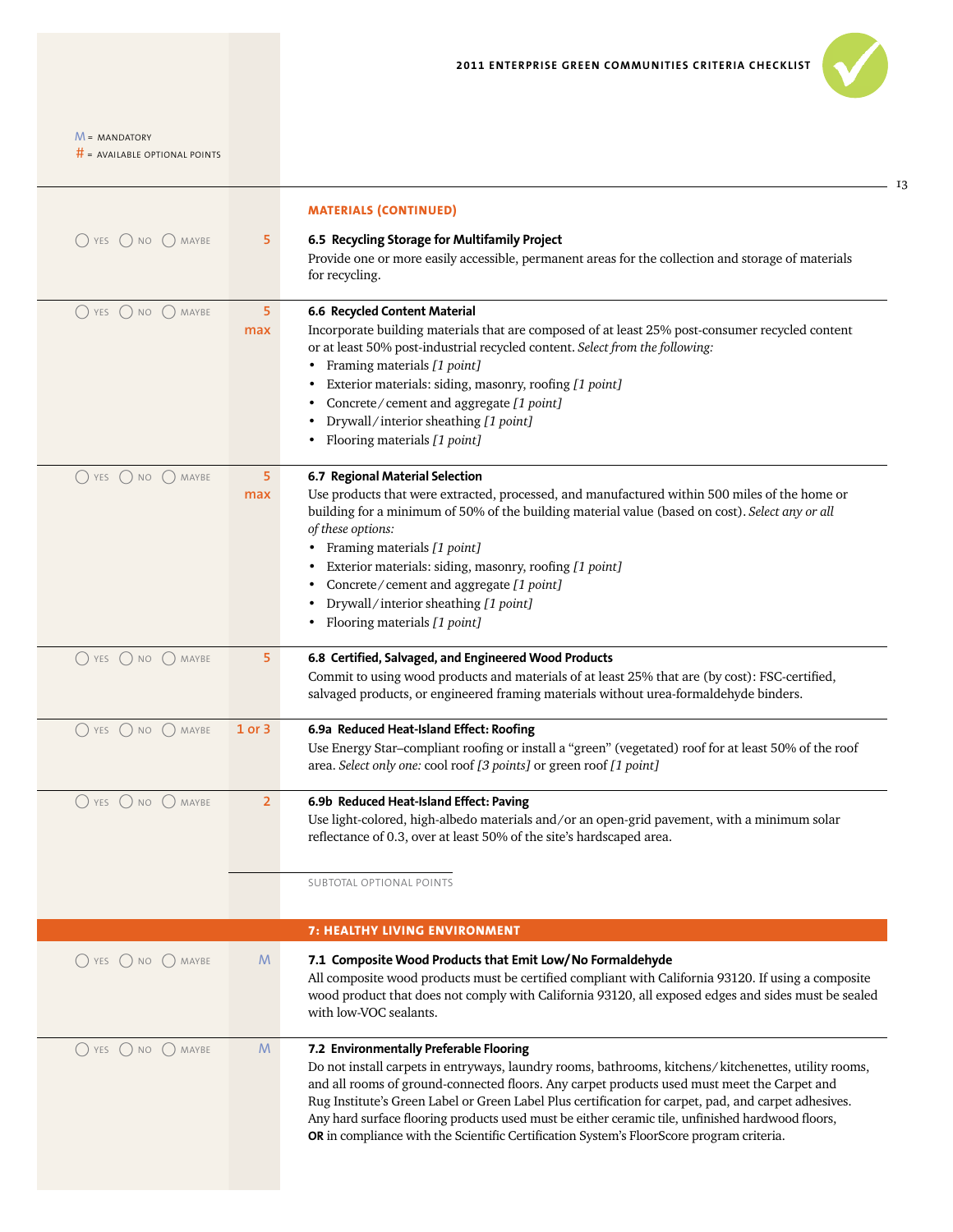|                                               |    | <b>HEALTHY LIVING ENVIRONMENT (CONTINUED)</b>                                                                                                                                                                                                         |
|-----------------------------------------------|----|-------------------------------------------------------------------------------------------------------------------------------------------------------------------------------------------------------------------------------------------------------|
| $\bigcirc$ yes $\bigcirc$ no $\bigcirc$ maybe | 4  | 7.3 Environmentally Preferable Flooring: Alternative Sources                                                                                                                                                                                          |
|                                               |    | Use non-vinyl, non-carpet floor coverings in all rooms of building.                                                                                                                                                                                   |
| $\bigcap$ YES $\bigcap$ NO $\bigcap$ MAYBE    | M  | 7.4a Exhaust Fans: Bathroom (New Construction and Substantial Rehab only)                                                                                                                                                                             |
|                                               |    | Install Energy Star-labeled bathroom fans that exhaust to the outdoors, are connected to a light switch,<br>and are equipped with a humidistat sensor, timer, or other control (e.g., occupancy sensor, delay off<br>switch, ventilation controller). |
| $\bigcirc$ YES $\bigcirc$ NO $\bigcirc$ MAYBE | 6  | 7.4b Exhaust Fans: Bathroom (Moderate Rehab only)                                                                                                                                                                                                     |
|                                               |    | Install Energy Star-labeled bathroom fans that exhaust to the outdoors, are connected to a light switch,<br>and are equipped with a humidistat sensor, timer, or other control (e.g., occupancy sensor, delay off<br>switch, ventilation controller). |
| $O$ YES $O$ NO $O$ MAYBE                      | M  | 7.5a Exhaust Fans: Kitchen (New Construction and Substantial Rehab only)                                                                                                                                                                              |
|                                               |    | Install power-vented fans or range hoods that exhaust to the exterior at the appropriate cfm rate,<br>per ASHRAE 62.2, or install a central ventilation system with rooftop fans that meet efficiency criteria.                                       |
| $O$ YES $O$ NO $O$ MAYBE                      | 6  | 7.5b Exhaust Fans: Kitchen (Moderate Rehab only)                                                                                                                                                                                                      |
|                                               |    | Install power-vented fans or range hoods that exhaust to the exterior at the appropriate cfm rate,<br>per ASHRAE 62.2, or install a central ventilation system with rooftop fans that meet efficiency criteria.                                       |
| $\bigcap$ YES $\bigcap$ NO $\bigcap$ MAYBE    | M  | 7.6a Ventilation (New Construction and Substantial Rehab only)                                                                                                                                                                                        |
|                                               |    | Install a ventilation system for the dwelling unit capable of providing adequate fresh air per ASHRAE<br>requirements for the building type.                                                                                                          |
| O YES O NO O MAYBE                            | 5  | 7.6b Ventilation (Moderate Rehab only)                                                                                                                                                                                                                |
|                                               |    | Install a ventilation system for the dwelling unit capable of providing adequate fresh air per ASHRAE<br>requirements for the building type.                                                                                                          |
| $\bigcirc$ YES $\bigcirc$ NO $\bigcirc$ MAYBE | M  | 7.7 Clothes Dryer Exhaust                                                                                                                                                                                                                             |
|                                               |    | Clothes dryers must be exhausted directly to the outdoors using rigid-type duct work.                                                                                                                                                                 |
| O YES O NO O MAYBE                            | M  | 7.8 Combustion Equipment                                                                                                                                                                                                                              |
|                                               |    | Specify power-vented or closed-combustion equipment when installing new space and water-heating<br>equipment in New Construction and any Substantial and Moderate Rehab projects.                                                                     |
| $\bigcirc$ yes $\bigcirc$ no $\bigcirc$ maybe | M. | 7.9a Mold Prevention: Water Heaters                                                                                                                                                                                                                   |
|                                               |    | Provide adequate drainage for water heaters that includes drains or catch pans with drains piped<br>to the exterior of the dwelling.                                                                                                                  |
| $( )$ YES $( )$ NO $( )$ MAYBE                | M  | 7.9b Mold Prevention: Surfaces                                                                                                                                                                                                                        |
|                                               |    | In bathrooms, kitchens, and laundry rooms, use materials that have durable, cleanable surfaces.                                                                                                                                                       |
| $\bigcirc$ YES $\bigcirc$ NO $\bigcirc$ MAYBE | M  | 7.9c Mold Prevention: Tub and Shower Enclosures                                                                                                                                                                                                       |
|                                               |    | Use non-paper-faced backing materials such as cement board, fiber cement board, or equivalent<br>in bathrooms.                                                                                                                                        |
| $\bigcap$ YES $\bigcap$ NO $\bigcap$ MAYBE    | M  | 7.10 Vapor Barrier Strategies (New Construction and Rehab Projects with foundation work only)                                                                                                                                                         |
|                                               |    | Install vapor barriers that meet specified criteria appropriate for the foundation type.                                                                                                                                                              |